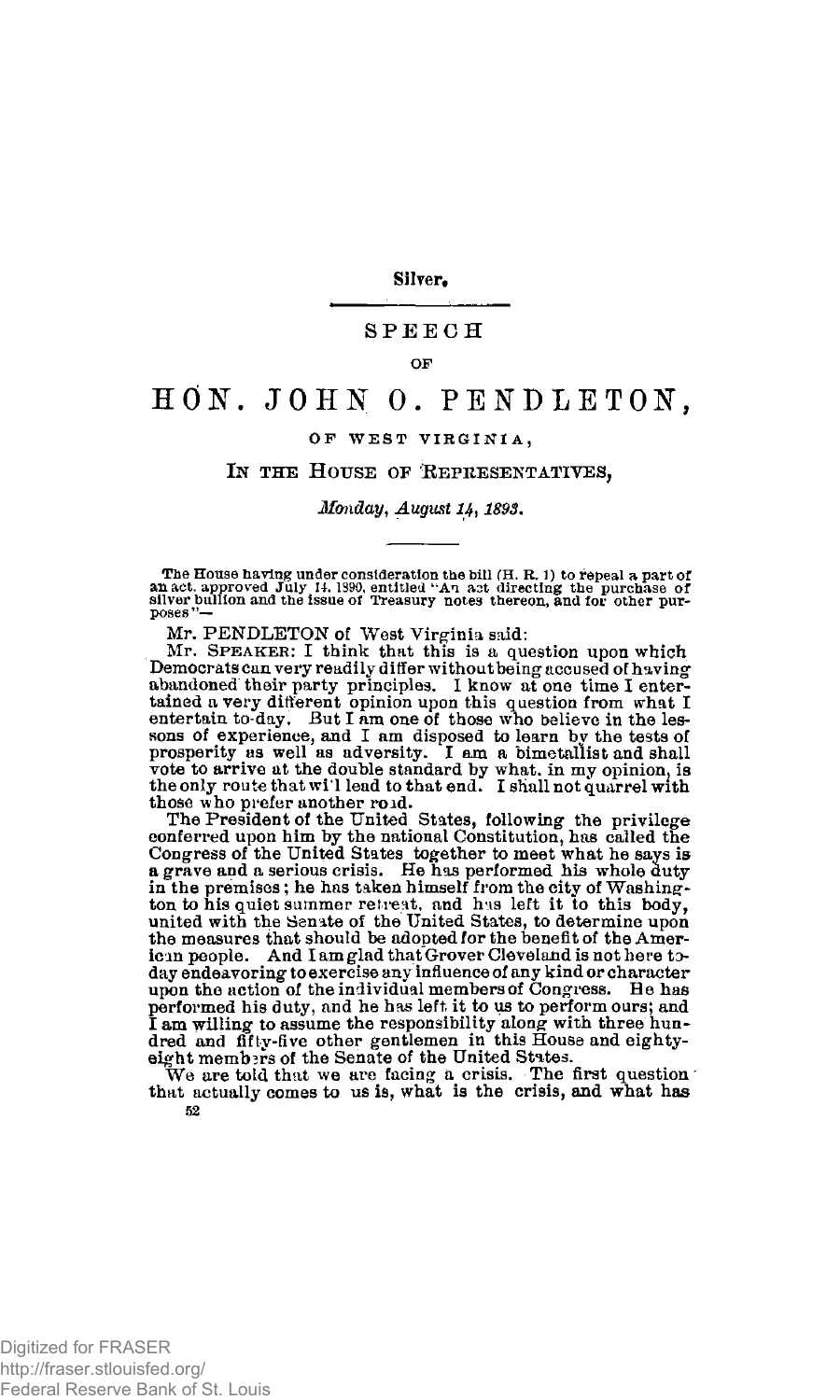brought it about, and then what is the remedy *to* stave it off or abolish it? ,

What has caused the present crisis? Why is it that all over this land we see banks failing in all directions, find great business enterprises coming to a sudden halt, and men by the thousands thrown out of employment? In my opinion there is among many others one great fundamental reason that has more to do with it than anything else, and that is the lack of confidence upon the part of the American people.

The next question for us to consider is, what has brought to pass the lack of confidence that we now find prevailing North, East, West, and South? What is it? My distinguished friend from the State of Missouri [Mr. **BLAND**], whom I admire as highly as I do any member of this body, tells us that it is because we have failed to adopt the unlimited coinage of the silver dollar at a ratio of 16 to 1. Now, I admire that gentleman's courage. I admire his sincerity, and, above all, I honor and revere the loyalty with which he has adhered to what, under the present conditions throughout the world, must be a failing cause.

A year ago I was disposed to think differently upon this ques-tion from what I think now. Then, I am free to confess, I had given it no study, and I was ready to vote as I then thought was Fight, and I did vote at that time as I thought to be upon the<br>right side of that question. Then I believed that. I believed<br>that the free and unlimited coinage of silver at the ratio of 16<br>to 1 was our safest policy regar commercial nations. I have studied this ques tion, have examined and investigated it to the best of my ability, and I have found that I was in error in former days; and finding now what I believe to be the right course, I for one am ready to pursue and stand by it to the bitter end, whether it lead to my political defeat or how mistaken was my judgment in the past I am not one to stand olitical victory at the polls this coming election; and finding here and charge other men on the floor of this House with dereliction to their duty to their constituents, or with the violation of promises which they are alleged to have made to their people.

Now, what is the condition of affairs prevailing in this country, which has brought to pass the disasters and misfortunes of which we complain? I attribute that condition more to the use of un-sound money than to any other known cause. I believe that ninetenths of the financial panics, nine-tenths of the business failures that have been entailed upon the civilized world are due to the fact that the world has time and again surrendered itself to the evils of an unsound finance. We have seen in this country every method of finance advocated. We have beheld men of known intelligence advocating every theory upon the subject, whether history has contradicted them or not. All forms of fiat money have found friends, and nearly every financial folly has been greeted with applause.

What of other countries ? Carry yourselves a hundred years back, and what do you find to have been the action of France, one of the most enlightened among the nations? At that time the French people were embarked in a great revolution? They thought they needed money to carry on the war that had been declared against them on the part of nearly all Europe. What

**52**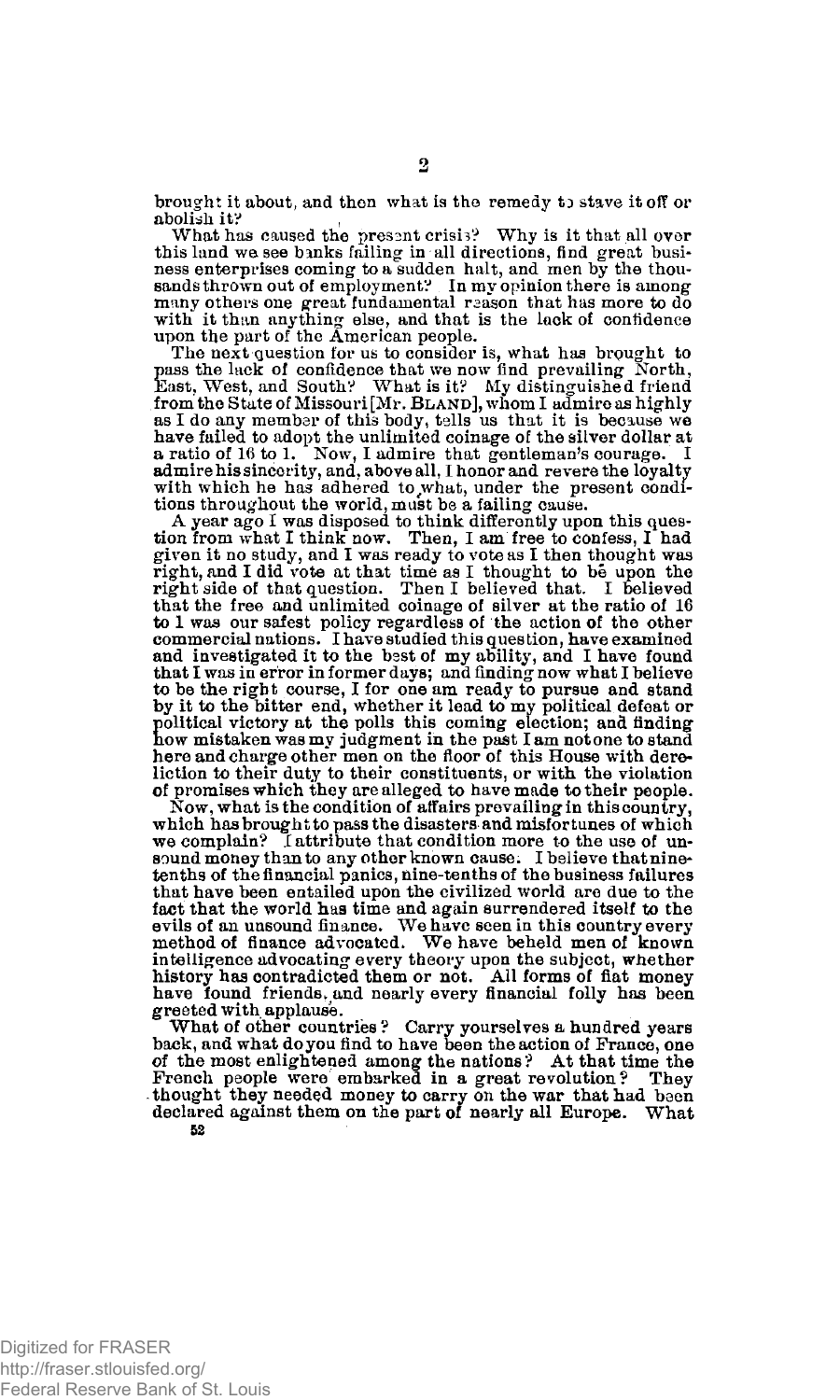did they do? They issued an almost unlimited quantity of paper money. They based it on what? Not on the only thing in which paper money could then be redeemable—coin, gold and silver then being the money of all nations but the land that was held by the nobles and by the priesthood, and said that they would make that land good for the redemption of this currency called the assignat currency of France.<br>Several thousand millions of francs were issued. In the course

of a few years what was it worth ? Just what Confederate money was worth when Lee laid down his arms on the 9th day of April, 1865. To replace the assignat came the mandat. Several thou-sand millions of them were issued, and in a few years more the same thing followed as to them, because the mandat was not redeemable in coin, not redeemable in money that was recognized as money throughout the civilized world. It met the fate that all fiat money has met at all times and under all circumstances, and became absolutely worthless, and was that much waste paper in the hands of the citizens of France.

The lessons of history tell us that a single nation's paper money is only good when there is a promise to pay or redeem it in the money that is current in all commercial countries, and a firm confidence that the nation has both the desire and the ability to keep its pledge. The fiat money of any nation, being redeemable in nothing that is recognized as money by other nations, is valueless. And what would money of this kind be? What etfect did it have on the prosperity of the French people? It ruined<br>thousands. It left the workingmen stranded in their endeavor<br>to earn an honest livelihood by simply transferring the gold and silver money of the country to the pockets of a few speculators and the men who most thrive when money is necessary and when money in use is unsound.

Mr. DAVIS. Will the gentleman permit me to ask him a question?

Mr. PENDLETON of West Virginia. I will.

Mr. DAVIS. What had been done before that paper money

found the people?<br>
Mr. PENDLETON of West Virginia. That is a historical<br>
duestion which I would like to explain to my friend if I had time.<br>
Mr. DAVIS. They were eating grass; they had nothing to

eat; they were starving, and the corn failed before the paper was issued.

Mr. PENDLETON of West Virginia. The French Government in 1792 and 1793 confiscated a great proportion of the landed pioperty of the country—in other words, the property of the priesthood and the property of the nobility—and then it passed a law, which you and I know to be in existence to this day, a law of inheritance that has transferred, in the course of time, almost<br>the entire landed property into the hands of the mass of the<br>people, where it is to-day. That money had nothing in the world<br>to do with that law; but that that land that the French Government confiscated, and they based it on two-thirds of the landed wealth of France and the sacred pledge of the Government to redeem it in land; and in a few years 3,000,000,000 of that money was worth no more than **52**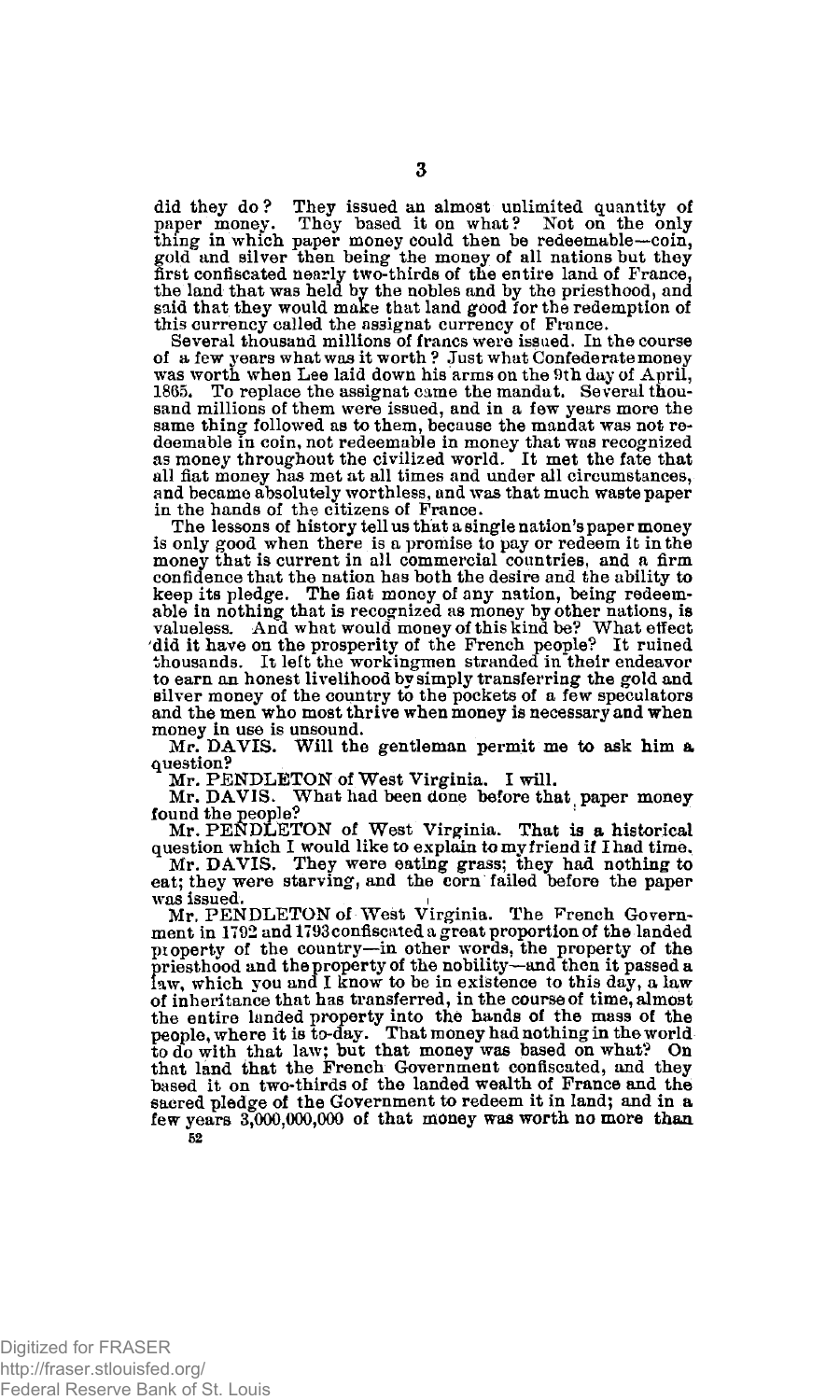the Confederate promise to pay was worth when Gen. Lee surrendered.

Mr. DAVIS. I will ask the gantleman if two-thirds of that

money issued by the French Government was not counterfeit? Mr. PENDLETON of West Virginia. I can not stop to argue that with my friend. I have read French history one way and you have read it another,

Mr. SIMPSON. Will the gentleman permit me to ask him a question, for information? Mr PENDLETON of West Virginia. One at a time.

Mr. SIMPSON. The gentleman from West Virginia admits that at the time of the breaking out of the French Revolution the lands had passed into the hands of a very small proportion

of the people? Mr. PENDLETON of West Virginia. Up to that time it had. Mr. SIMPSON. And the condition of the people was very bad?

Mr. PENDLETON of West Virginia. Very bad indeed.

Mr. SIMPSON. Had France been running on a gold basis up to that time?

Mr. PENDLETON of West Virginia. Up to that time France had been running on a gold basis. Mr. SIMPSON. Then you must admit that a. gold basis

naturally produced that result, and that the property had all passed into the hands of a few people because of the gold standard.

Mr. PENDLETON of West Virginia. No, sir; and I will tell you more about that. If the gentleman will not interrupt me he will find that I am somewhat acquainted with the history of the French Revolution as well as himself. Down to the time of the French Revolution nine-tenths of the lands of France were in the hands of a few people; secondly, nine-tenths of the people in that country, under the laws then existing, were practically in the condition of serfs and slaves. The feudal system had not then been abolished in France, and the gold basis had nothing whatever to do with it, or a silver basis, or any other basis, so far as affected the welfare of the epople or the ownership of land. It was the old feudal law property in the hands of the few and perpetuated an aristocracy. Mr. SIMPSON. The gentleman from West Virginia asserted that the paper currency that they resorted to had put them in a very bad condition.

Mr. PENDLETON of West Virginia. Now, will you let me go on?

Mr. SIMPSON. If what I have said be true, the loss of the paper currency had nothing to do with it. Mr. PENDLETON of West Virginia. If you will allow me, I

will endeavor to give you the history of that matter. When the French Assembly, in 1788, met, it was confronted with laws that had been upon the statute books of that country for nearly a thousand years under the feudal system. They abolished the class privileges, and practically confiscated two-thirds of the landed property of the country, taking it from the,aristocracy and the priesthood, conferring it upon the national government.

Several years after that, along about 1792 and 1793, when the **52** 

**4**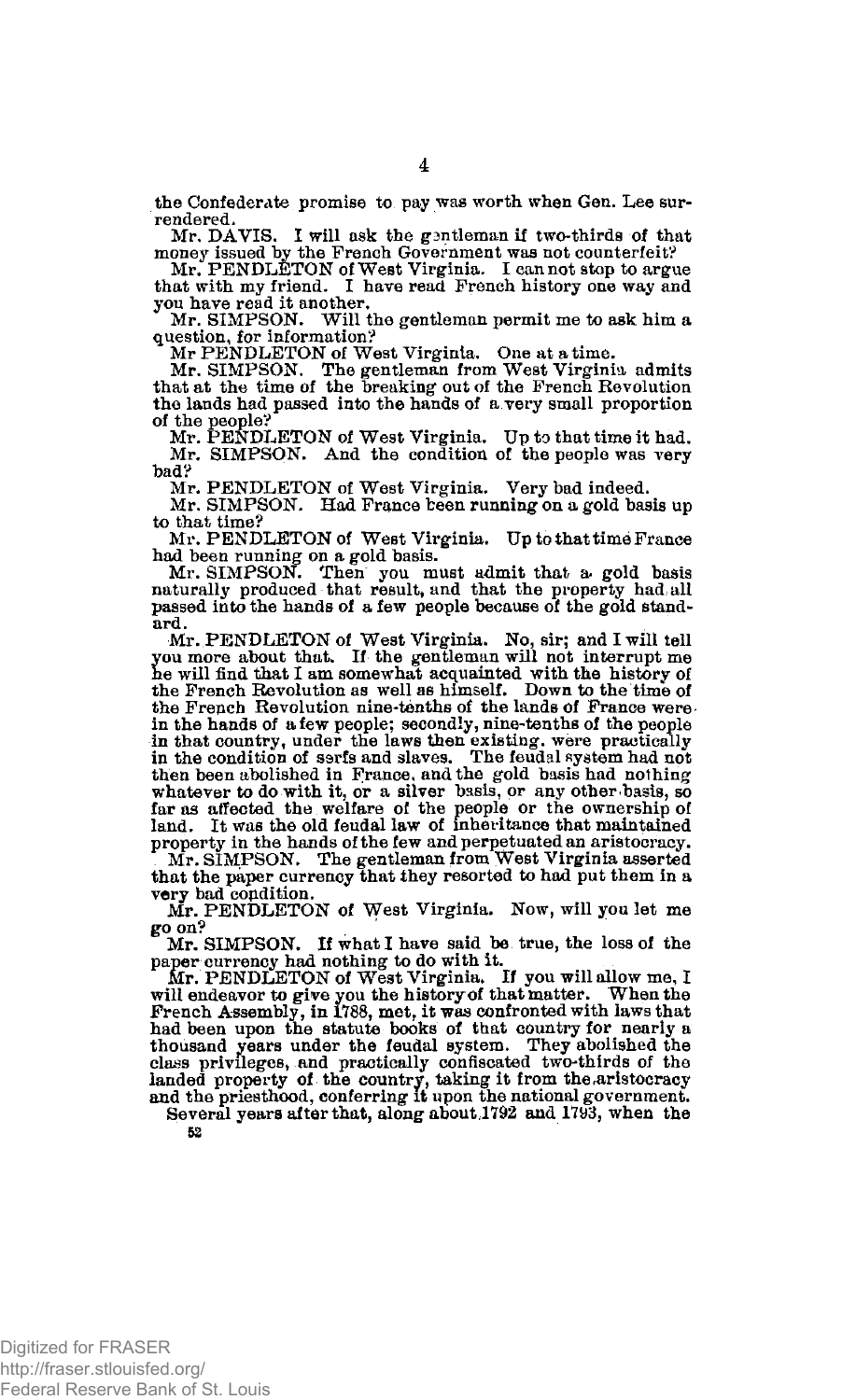French Government undertook to establish a paper fiat money, called assignats and mandats, they drove out the gold and silver that were current then throughout the world from general cir-culation and use in Prance. What was the result of that action? Several thousand millions of assignats or mandats were issued; based upon two-thirds of the land in France, and in a few years they were not worth more than the Confederate money was when Gen. Lee surrendered. Those who took it in payment of debts were ruined, and it became absolutely worthless in the hands of the holders, while financial distress and commercial ruin prevailed throughout all France.

The attempt was a signal failure, and in my opinion this experiment should be an everlasting lesson to the advocates of purely fiat money. You ask to what reason I attribute the fail-ure of this paper money. Why ? Because the faith of the French Government was not pledged to redeem a franc or a centime of that money in the money of the world at that time

known to commercial nations, to wit: gold and silver.<br>Mr. SIMPSON. Does not the gentieman admit that the result which he describes was owing to the failure of the repub-<br>bican government and the restoration of the old regi

to the failure of the money itself?<br>Mr. PENDLETON of West Virginia. No; it was due to the<br>failure of the money. The Republic of France did not go out of existence at that time, and not until long after this paper<br>had become valueless. The consulate cams in on the 18th of<br>November, 1799, when Napoleon was First made First Consul. Then in 1804, in March of that year, Napoleon set aside the Republic and established the Empire.

Mr. SIMPSON. ' That is what I said; that it was owing to the failure of the republican government. Mr. PENDLETON of West Virginia. But years and years

before that this paper money had become rag money. It was not until April, 1814, that the old regime was restored, and it was re-restored in June, 1815. Now, I trust my friend will please

let me alone on those questions. [Laughter.] Mr. SIMPSON. But the gentleman has practically admitted that the failure of that money was due to the failure of the government tfhat issued it, the same as the failure of the Southern Confederacy rendered its money valueless. Mr. PENDLETON of West Virginia. The French Govern-

ment never abolished that money, and never made any effort whatever to do anything with it except to pledge the national lands for its redemption, but long before the Government could carry out its promises the money had become rag money; was thrown away, had passed out of circulation, and had met with a death to which there was no possible resurrection. Yet France was then the most powerful nation on the Continent of Europe, and its armies were everywhere victorious. The republican government of France finally returned to the then money of the world, gold and silver.

Now, Mr. Speaker, take another great illustration or example in the history of the world which occurred a few years before that, and I think it will demonstrate the folly of the gentlemen who are preaching fiat money on the floor of the House of Rep-**52**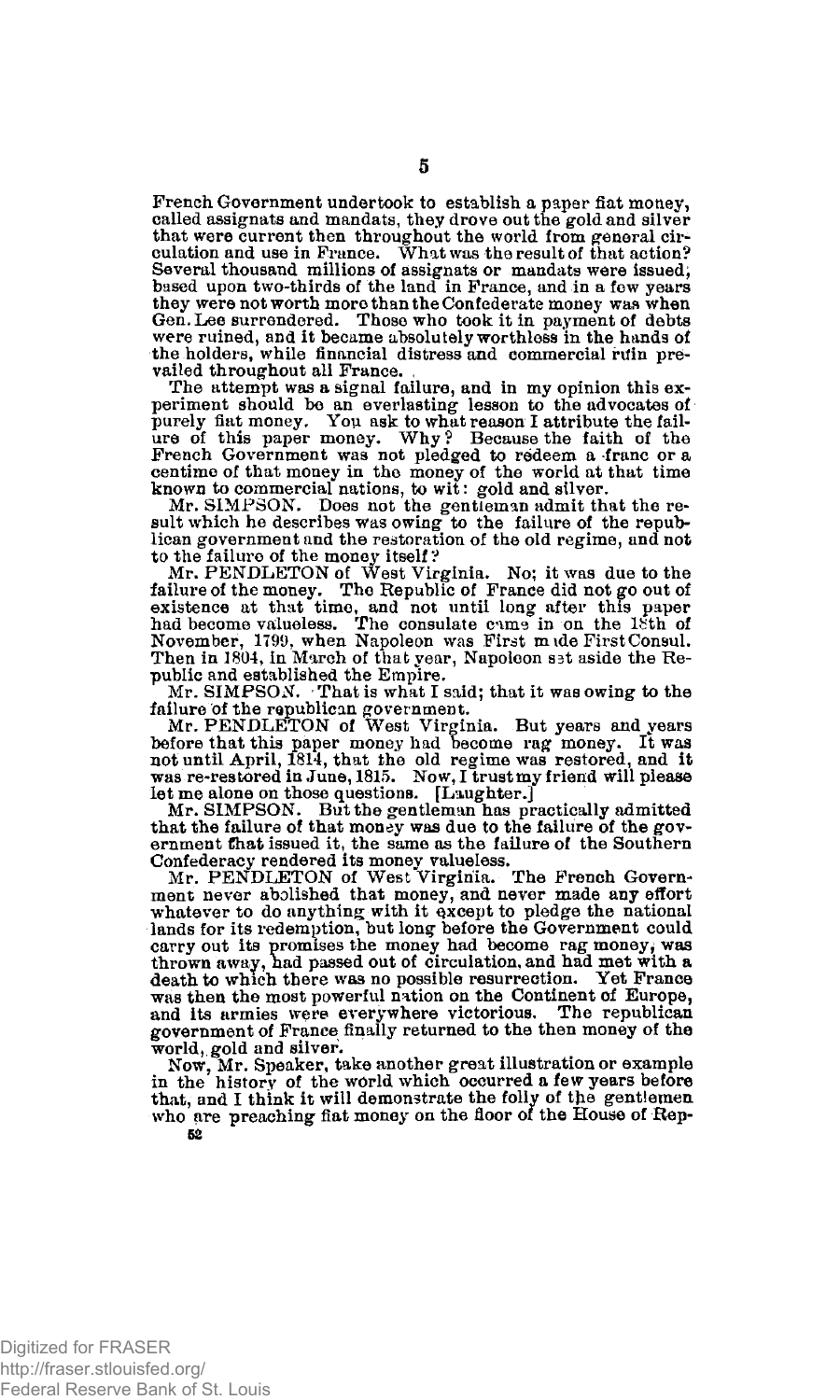resentatives, which ought to be the most intelligent body in the world, because I am sure that it represents the most intelligent people that breathe beneath God's sun.

Take our old Continental currency. We fought through the war of independence, we achieved our victory and established ourselves as a proud and strong nationality among the nations of the globe. We were flushed with triumph, were strong, and were growing stronger. We had this Continental money on hand. What did we do with it? Not a dollar of that Continental money was ever redeemed, and of what value did it become? Evg money; waste paper. Why? Because the Cont pledged itself to redeem that money in gold or silver, which were

at that time the recognized money of the world. Mr. DAVIS. If the gentleman will permit me, Mr. Gallatin, Secretary of the Treasury in 1818, delivered his opinion of that money

Mr. PENDLETON of West Virginia (interposing). Mr. Speaker, I would like to answer all the questions the gentleman may desire to ask, but if I undertake to do so I shall be kept discussing this one point until my time has expired.<br>Mr. DAVIS. Mr. Gallatin said—

Mr. PENDLETON of West Virginia. I prefer to go on and discuss the question that is before the House. What I have been saying so far is merely preliminary to the main question;<br>and let me say to the gentleman, further, that it is very hard<br>work to talk in this Hall in hot weather, and I need whatever voice I have.

Mr. DAVIS. I will not ask the question. Mr. PENDLETON of West Virginia. Now, Mr. Speaker, I started out with the bold proposition that nine-tenths of the evils that have prevailed in our country have been due to an unsound, unstable currency, and I believe that whenever this country shall arrive at a period when it will establish for itself a sound and stable currency it will become more flourishing than any other country of which history makes mention—than any other country that to-day exists in the civilized world. Why should it not? We have every resource here, every capacity for the establishment and the maintenance of a glorious, prosperous, powerful country. Why, then, should we not one and all strive to establish a sound currency?

There is one style of argument used here to which I desire to call attention. There are men who argue on the silver question exactly as the Republicans do upon the tariff question. Our Republican friends, those of them at least who proceed to the ex-treme of a prohibitory tariff, argued last fall that this country was sufficient unto itself; that we could legislate for ourselves and make whatever tiriff we chose to make, regardless of other nations. The Democrats took issue with them on that proposition.

We said that all nations grow rich by trade. We proclaimed that Europe wanted the breadstuffs, the corn, the cotton, the bacon, and the hams of America, while we wanted things from them; that if we laid down as a fundamental rule that we did not intend at any time or under any circumstances to pay atten-**52**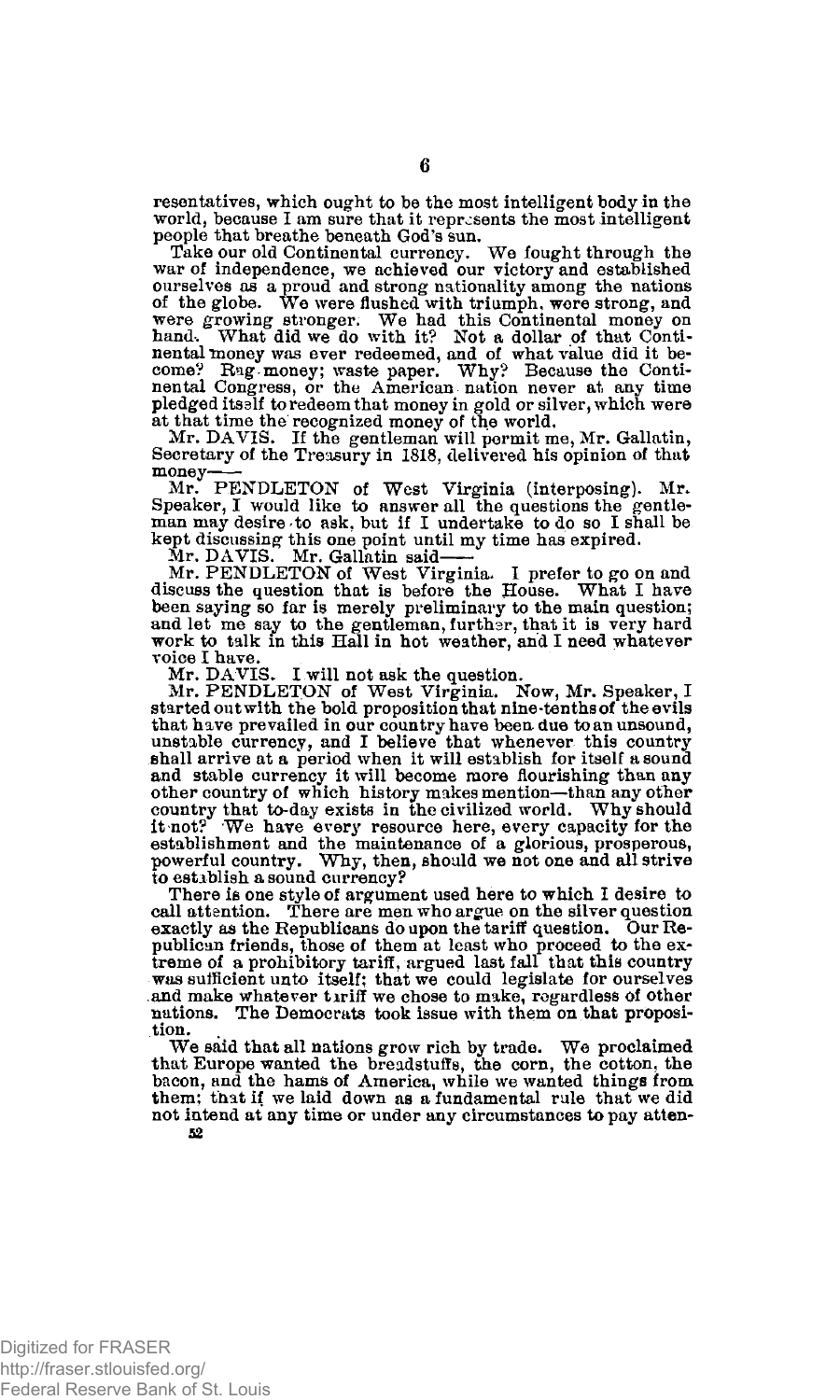tion to the wishes of foreign countries, and did not allow their people to sell their products here, they would return to us in kind with retaliatory tariffs of their own, and prohibit the exportation of our products to them. We went to battle with gantlemen on that side of the question this character, and I am glad to say we have prevailed in three successive campaigns.

And-now, when the battle is on for sound money, for an upright currency, we are told again by the very gentlemen on this side of the House who fought against that theory of our Republican friends that this country can maintain a currency of its own independent of the action of the other civilized nations of the world; that, trading with them and finding our great markets for our breadstuffs among the nations of old Europe, we can make old Europe take anything for money that we choose to call money, whether it be a money metal with them or no.

There never was a falser theory; there never was a more erro-neous doctrine. We can not do it. There is only one ground upon which we can do it; there is only one method by which we can attain that supreme condition—when we csn make a currency exclusively our own, when we can establish a currency which will circulate only throughout the United States and be the money of the American people, the balance of the world to the contrary notwithstanding. And what is that condition? To build around yourselves a Chinese wall, and declare that you will not trade with other nations: that you are sufficient unto yourselves and intend to live unto yourselves.

So long, however, as you do not desire to occupy the position of China—so long as you desire to be a civilized nation marching onward in the path of progress and prosperity, moving forward in enlightenment, in culture, and refinement, and enjoying all the blessings of civilization, you are obliged to obey the old biblical injunction—trade with all nations and thereby grow rich and prosperous. These nations all have a money metal that is common with us. and is also a money metal with us, to wit, gold.

While you do this you must have a money to deal with; you must have a circulating medium that is common not only to you, but to the civilized world; because when you begin to pay bal-ances, to make exchanges, you must use the money of the world for that particular purpose. Suppose, for instance, that this Government should carry out the suggestion of a free-silver friend of mine who sits not very far from me; suppose it should demonetize gold—absolutely drive gold out of existence—and make this country an exclusively silver country.

How, then, could we carry on our trade with foreign countries? All other nations having gold for their money metal, the United States having silver for its money metal alone, how could we carry on trade with each other? We would go back to condition of Asiatic and African savag it is impossible as a fundamental doctrine of political economy for any one nation to establish for itself and maintain for itself exclusively any money which is not on a par with the money used in all the countries of the civilized world. Other nations *52*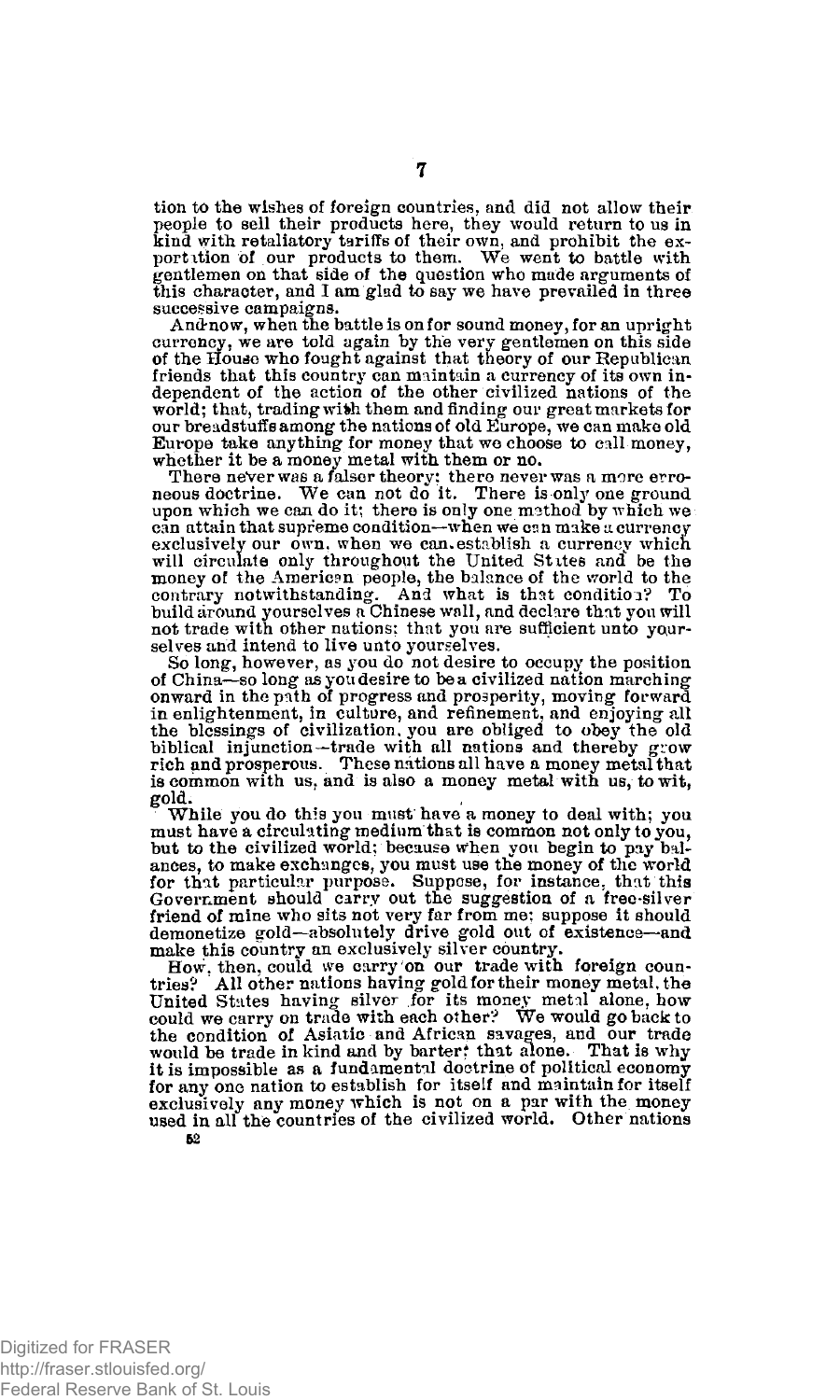will demand of us the money that is common to us and them and will leave our own exclusive money for our use alone. It can not be. done; you may make whatever ratio you please, and it will not be done. The money that is universal money will leave us and we shall find ourselves solitary, with no medium of ex-change that is common to. all the world.

Why, sir, to-day, what is the condition of affairs? It is true that I sympathize with the cry that Colorado is sending up to the heavens. I sympathize with the feeling of the people of Nevada upon this question as deeply as their own members on this floor can do. But at the same time they can not come to this Congress and ask us, when the interests of 65,000,000 of people are involved, to legislate exclusively for their benefit, forgetting the interests of every other portion of those 65,000,000 who live under the same flag and are entitled to the same pro-<br>tection as the people of Colorado or Nevada. Why can not we make their money the exclusive money of this country? Why can we not maintain the free and unlimited coinage of their money at a ratio of 16 to 1, as they desire that we should do?

In the first place, I am myself a bimetallist. I believe that conditions can be made to exist by the action of Congress when silver and gold, freely and ftilly coined at a ratio of 16 to 1 or 15 to 1, or any other ratio that all the civilized and commercial nations may agree upon, can and will circulate in this country, and all other countries, as the money of the world. And that condition, I think, can be brought about by proper legislation on the part of the American Congress.

But why can we not, my friends, maintain this free and un-limited coinage to-day at a ratio of 16 to 1, or at any ratio whatever? In the first place, we might even out of our earnings present Colorado and Nevada yearly a dollar for every fifty-eight cents of their silver, as we are now doing, and yet survive. The other sixty-five millions might do this for a time, and that is what we are really asked to do, and not make use of this product as money at all. When we, however, are asked to make use of their product as a money metal which the other trading nations will not take, we disrupt, break down, disorganize, and steadily damage our whole industrial situation, and leave ourselves at the mercv of all, nations, a subject for both laughter and universal plunder.

In 1816 a movement against silver began on the part of England, which movement  $\tilde{I}$  think has been disastrous to the world, as I would like to see both metals maintained, believing that the maintenance of both metals is for the greater prosperity of all the nations. England, it is true, in 1816 made hersalf a monometallic country—decided in favor of gold and suspended further coinage of silver. My friend from Texas [Mr, **BAILEY]**  asks us why it was that England with her wealth and her power was able to maintain gold as her sole money metal, and why we can not maintain silver as our sole money metal if we so desire? I will tell him the reason., England could maintain gold as her sole medium of exchange for one reason, and one reason alone, because gold was money all the world over.

Every where—in every civilized nation of the world—the English guinea was good for what it called for. But suppose under **52**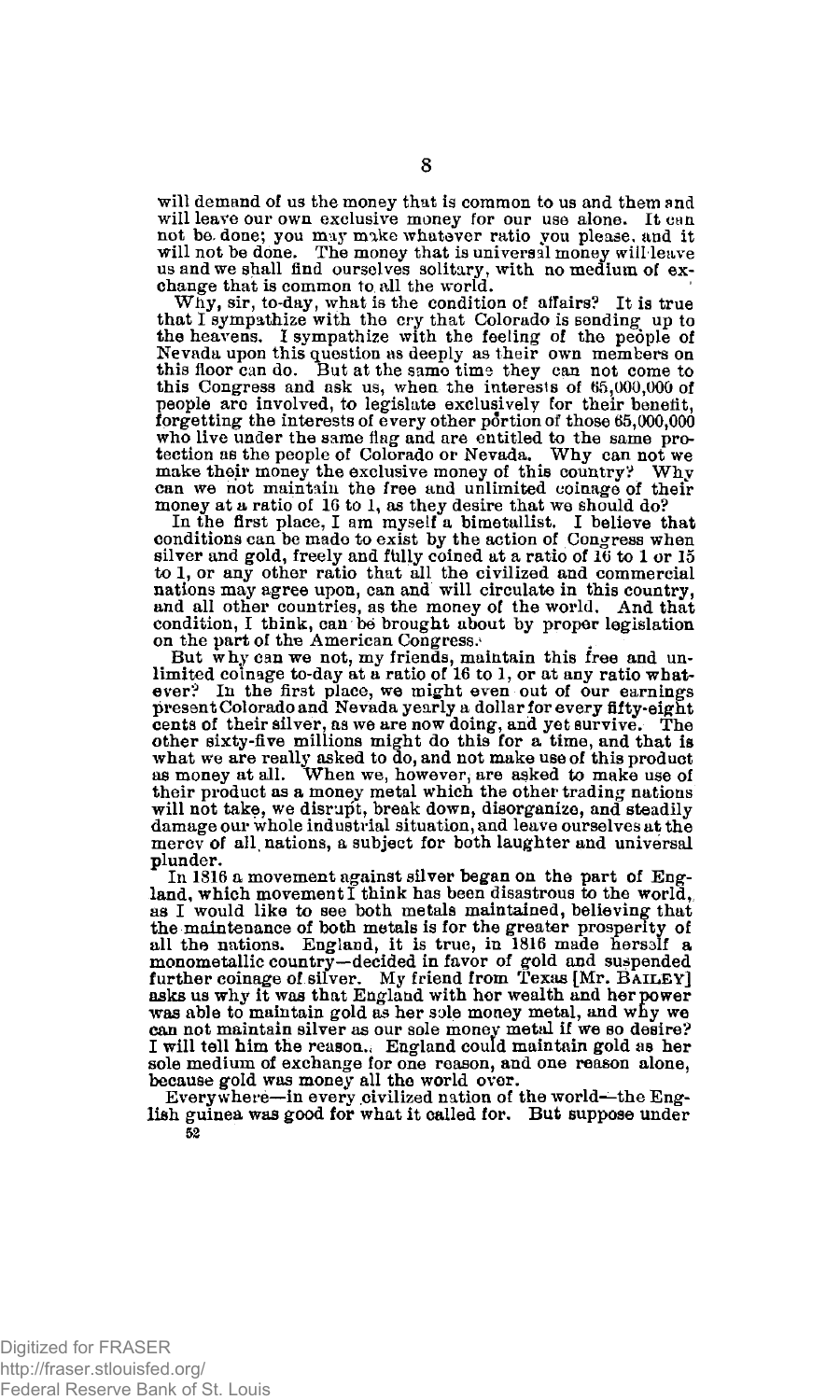the conditions in which silver exists to-day we should attempt to make silver the solitary money metal of this country and make it the basis of all values, could we, with all the wealth, all the power, all the resources of this grand and magnificent country of ours sustain silver upon that basis? I say we could not, because there as excude the day in such a movement—because no other nation that maintains any standing in the commercial marts of the world is ready to rally to our support, to uphold our hands in an event of that character.

In 1816 England demonetized silver; in 1871 Germany sus-pended the further coinage of silver. Tn 1873 France did likewise, and France was followed by the nations of the Latin Union, by Holland, Belgium, Switzerland, and Italy, and to-day the same policy obtains in every civilized nation on the continent of Europe. The consequence is there is no commercial country in Europe. The consequence is there is no commercial country in the world ready to stand by and maintain us in any such situation as is asked by our free silver friends.

But- there is another reason, Mr. Speaker, why we can not maintain silver as a money metal without the alliance of other nations, and that is that we are a borrowing nation. Why can not we maintain it at 16 to 1 to-da^? The first reason of all is that the United States is a borrowing nation, and has been for a hundred years past. And it is said that while the balance of trade has been against us for some years, that for the past year this balance of trade has been on our side and in our favor. But that is not alone the question to be considered when you take these matters into consideration.

There is something else besides the balance of trade that compels annually the vast flow of American gold across the broad waters of the Atlantic Ocean. One hundred millions are expended every year by American tourists on the Continent of Europe, all of it American gold. One hundred millions more are expended every year by American importers when they pay<br>the freight charges on the carrying trade, nearly all of which<br>is in the hands of England and other European countries. These<br>two great elements of indebtedness h try abroad with gold coin. These make the real balance against us on every annual settlement with Europe.

But what else do you find? Several thousand millions of dollars of foreign capital have teen loaned in this country. Why, in my little State of West Virginia I know of two railroads alone that owe fourteen million dollars of gold in London, the money mart of the world, and 6 per cent of interest in gold has to go there every year to meet the obligations of these two roads. The Northern Pacific Railroad is owned mainly by German capital, the Reading by English capital, and the same is true of the Erie, it being also owned by English capital, and other business enterprises are run by foreign capital; until to-day the foreign investments in this country have been so great, so numerous, that it is estimated anywhere from three to five thousmd millions of dollars will be required to cover the investments which have been made by foreign capital within the limits of this country. Now, the interest on this vast amount of money has to go abroad every year, and in gold; and that is far more in every re-52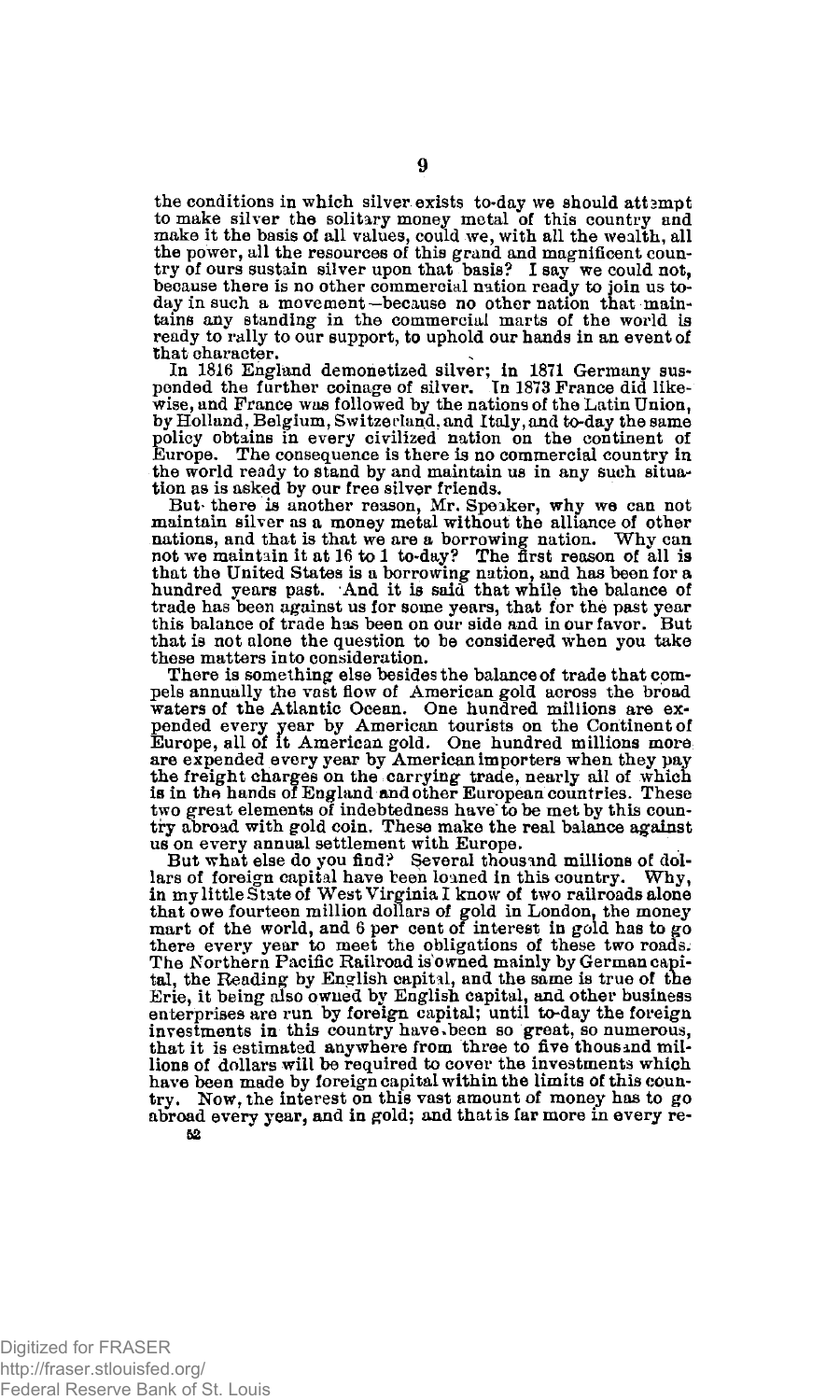spect than any balance of trade, or any possible balance of trade that may be in our favor.

Thus we have to settle annually with Europe. How can we do it? Can we, as some gentlemen proclaim, do so with our products? We can not. In our mutual trading for the year they have already taken all of our products they desire or need for the year. How, then year the year. be made in money, and in money that can be used everywhere. They will not take our silver, as it is with them only a commodity, like wheat, corn, and cotton, and fluctuates while a com-modity, just as other articles fluctuate in value. 'We must, then, pay in gold. But suppose a policy should be adopted that would compel all nations to coin silver and gold at an agreed ratio. There would then be no greater demand for a gold dollar than a silver dollar, and we could pay our debts and collect our credits in either and be satisfied with either, for the use of both at the agreed ratio would be universal, and there would be no greater demand for the one than the other.

Mr. ALLEN. If it would not interrupt the gentleman, I should like to make a suggestion, with his permission. Does he think it well enough for us to adopt a policy that will enhance the value of these loans, and take more of our labor and products to pay that four or five billions of dollars of which you speak?

Mr. PENDLETON of West Virginia. No, sir; I did not say I favored any such policy as that.

But, Mr. Speaker, we not only have that question to consider, that the balance of trade is really againstus, that for years under present conditions, with reference to silver, this country has to settle with Europe large balances, and they have to be paid in gold, in the money of the civilized world; but there are other considerations that are equally important. If we undertake to pay those annually occurring debts in the silver that we take out of our mines, which the nations will now only take from us as bullion, and send it across the water for that purpose, we get only for the quantity of silver in our silver dollar, fifty-eight or sixty cents, yet we coin it to-day, endeavor to stand alone in its maintenance , and someone loses from forty to fifty cents on every dollar. Who sustains this loss? The sixty-five millions of Americans. Who now profit by it ? The silver kings of Nevada, Colorado, and Montana, who palm it upon the American people under this Sherman act at nearly double its real value. send it abroad, which trade compels us to do as bullion, all that we can get for it is its value as a merchandise in the markets of Europe.

We have to meet that condition; we have to be prepared to face that crisis every year, and how can we do it if we adopt for our-<br>selves in the first place the money of the civilized world, and<br>then adopt for ourselves another money peculiar to ourselves<br>alone? The drain from abroad wi Our balances will have to be paid year by year in gold, and gold alone, until the entire gold circulation of- the country has been absorbed and evaporated, and we shall be left with silver on our hands which the nations will neither take nor recognize as money.

But what has brought this crisis on the people? Why is it 52

Digitized for FRASER http://fraser.stlouisfed.org/ Federal Reserve Bank of St. Louis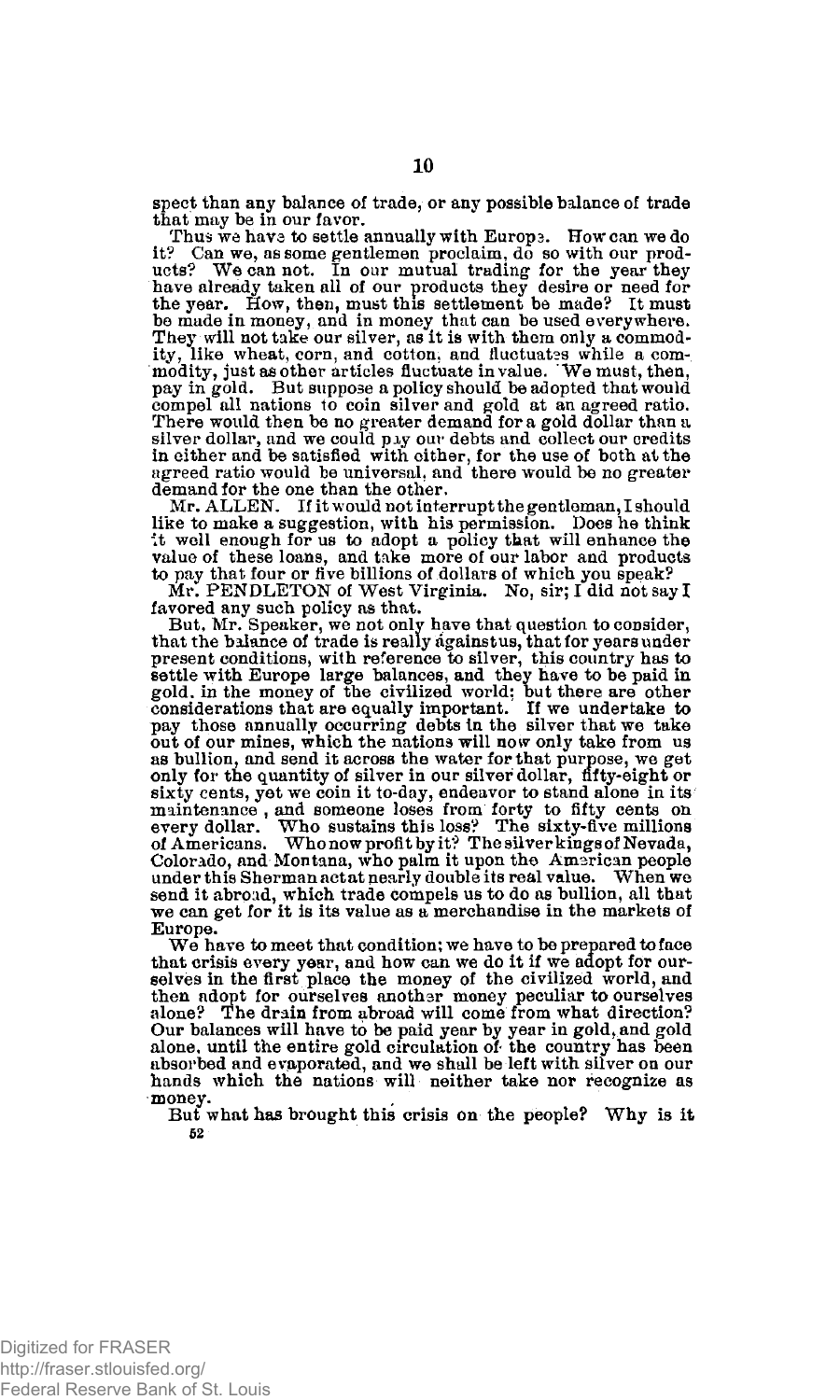that all through the land capital has become timid, labor doubtful, banks suspending, all business industries at a standstill?<br>Simply the want of confidence and the apprehension which has<br>been engendered in the public mind abroad in the holders of our<br>securities as to our ability to p ver currency a money metal in this country, at a ratio of 16 to 1, equal to gold, they will have none of it; they do not want it; and because, further, while it may be worth a dollar here, there across the water it is worth only 58 cents, and they are hasten-ing to call in their loans in consequence; they are trying to get their investments at home, for they fear they may be compelled to take one-half to two-thirds of the amount they have loaned here, and that we shall in the end pay them this very silver which has so depreciated. There is a wish to get out first while the gold is still to be had.

What has been the effect on American capitalists? American capitalists are governed by the same apprehension, and believe that the same result will come to them. They are withdrawing their money from American enterprises. They are calling it away from American industries, and are endeavoring to loan it abroad and invest it in securities that are payable in gold, which is good from one end of this continent to the other, and from one corner of the civilized world to the other. That has been the cause.

Now, why does such a cause as that exist? Why shall we not do something to res tore the confidence both of foreign people and of home people in the faith, in the good credit and the soundness of the American dollar? Here is the greatest field for investment that can be found in the civilized world to-day. We have 3,000,000 square miles of territory, a large portion of it yet un-cultivated; magnificent rivers and grand and glorious forests; the finest climate to be found upon the globe; every room for investment; the land callingforcapital, farmers calling for capital, manufacturers calling for money, labor calling for the dollars which will give it employment,

Why should not capital come here and why will it not come here when such a grand opportunity lies before it? The rate of interest in London is 3 per cent; in, Paris it is 3 per cent; in Berlin it is 3 per cent, and all Europe is overflowing with money; all the great money centers have a superabundance and no field for investment at home. They are all anxious. They are overwhelmed with a desire to invest their money wherever they can receive a reasonable compensation with a good, sound, and safe security. And here we are, giving 6 per cent for money, and in some cases 8 and 10 per cent.

Let the capitalist abroad once come to understand that the dollar he loans here is to be paid him back in the same dollar when it finally comes to his hands again, and just as good as he loaned, and European capital will come over here in overwhelming volumes, to be invested in this country, and to continue to build up and make it great and glorious and grand and prosperous, as it ought to be under our free, equal, and just laws. [Applause.]

Now, my friends, can we by ourselves maintain the free and unlimited coinage, I mean without international agreement, of 52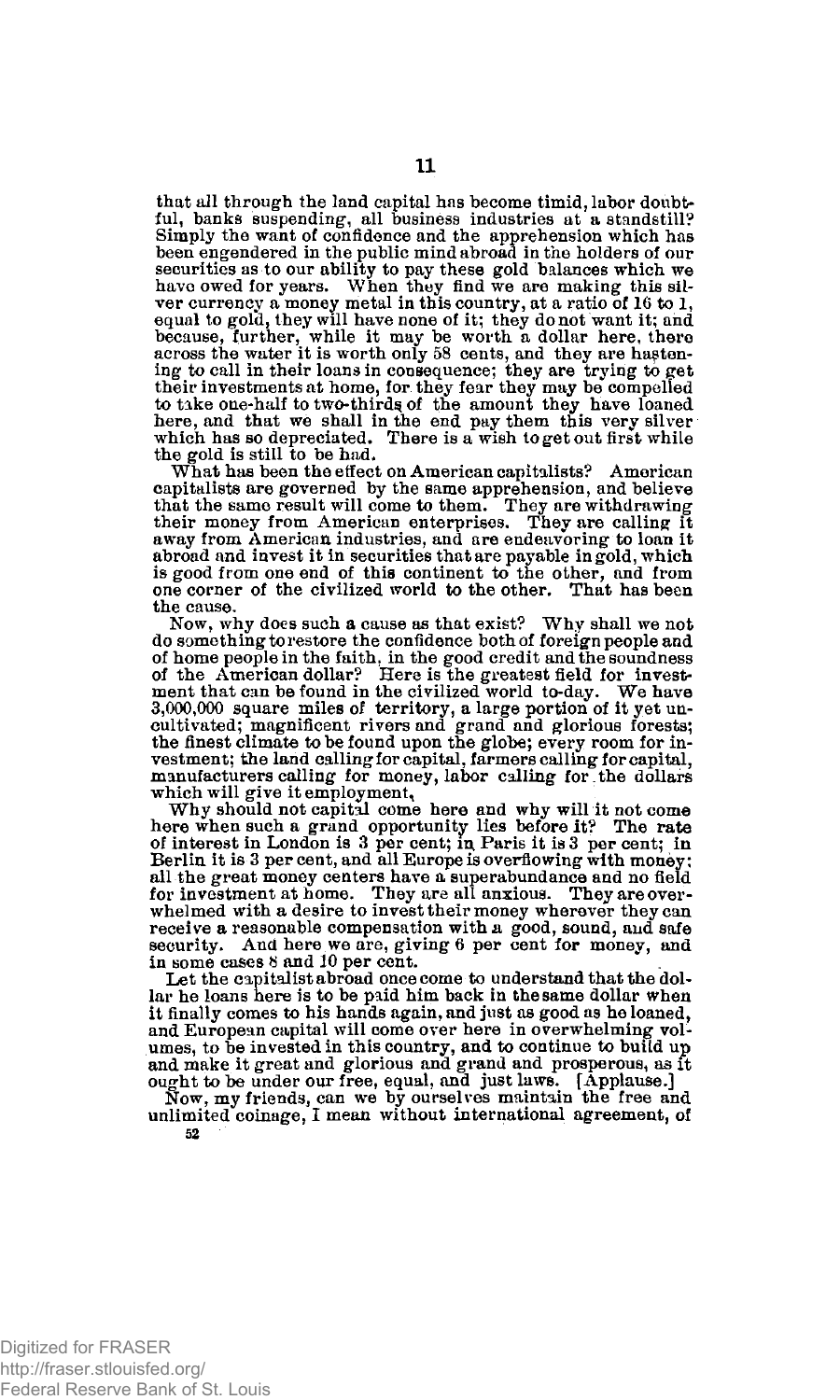the silver dollar at any satisfactory ratio, and at the same time have a sound and stable currency and make it equal to the gold dollar?

To be perfectly frank, when I began the consideration of this question I intended to vote for a ratio of 20 to 1, and at that ratio for the free and unlimited coinage of silver. But the more I have studied the question the just be in the same trouble that we would be in with a ratio of  $16$ to 1. A ratio of 16 to 1 prevailed when, in this land? When<br>France was coining silver at 15<sup>1</sup> to 1. When Germany was mak-<br>ing silver her sole money metal. When Italy, Switzerland, Belgium, Holland, and all the commercial countries of Europe save England were coining silver atafratio of 15£ to 1. And how much did we coin in this country? Why did we not coin more than we did? We coined practically none at all, except for subsidiary coinage, down to 1873, because the very moment the silver miner found that he could get an ounce of gold in France or other European countries for  $15\frac{1}{2}$  of silver, he naturally went there with his silver instead of coming here, where it took 16 ounces of silver to purchase one of gold.

So I say, wnen we are asked to return to this old ratio of 16 to 1, under that ratio we never coined any silver money, and we had no silver money, practically, outside of the subsidiary coinage, ever in circulation. Now, with a ratio of 16 to 1 we could not coin it in those days when France, Germany, Italy, Spain, and all continental Europe stood ready to uphold our hands and main-tain us in that coinage and accept silver as money. That being so, what can we do to-day, when we alone, practically, among the civilized nations of the world propose to establish a ratio of that character

Mr. CAPEHART. Would the gentleman be willing to vote for any ratio?

Mr. PENDLETON of West Virginia. No, sir: not now, but will vote for an agreed ratio with three or four of the leading commercial nations.

Mr. CAPEHART. Did your constituents in the convention which nominated you, less than a year ago, give any expression of opinion on that subject?

Mr. PENDLETON of West Virginia. None whatever, except to adopt the national platform at Chicago.

Mr. CAPEHART. I have the platform on which the gentle-man was elected, and if he will pardon me I will read it. Mr. PENDLETON of West Virginia. I yielded to the gen-tleman for a question. I did not yield for a speech.

Mr. CAPEHART. This was last year, less than a year ago.

Mr. SIMPSON. Let us hear it. Mr. CAPEHART. (Reading)—

That we are in favor of a bimetallic currency of gold and silver-

Mr. PENDLETON of West Virginia. And so am I.

Mr. CAPEHART. (Reading)—

**and the free coinage of both metals, establishing such parity between the two as shall keep both in circulation.** 

Mr. PENDLETON of West Virginia. That is what I am in favor of; I want just such a parity as will keep both in circula-**52**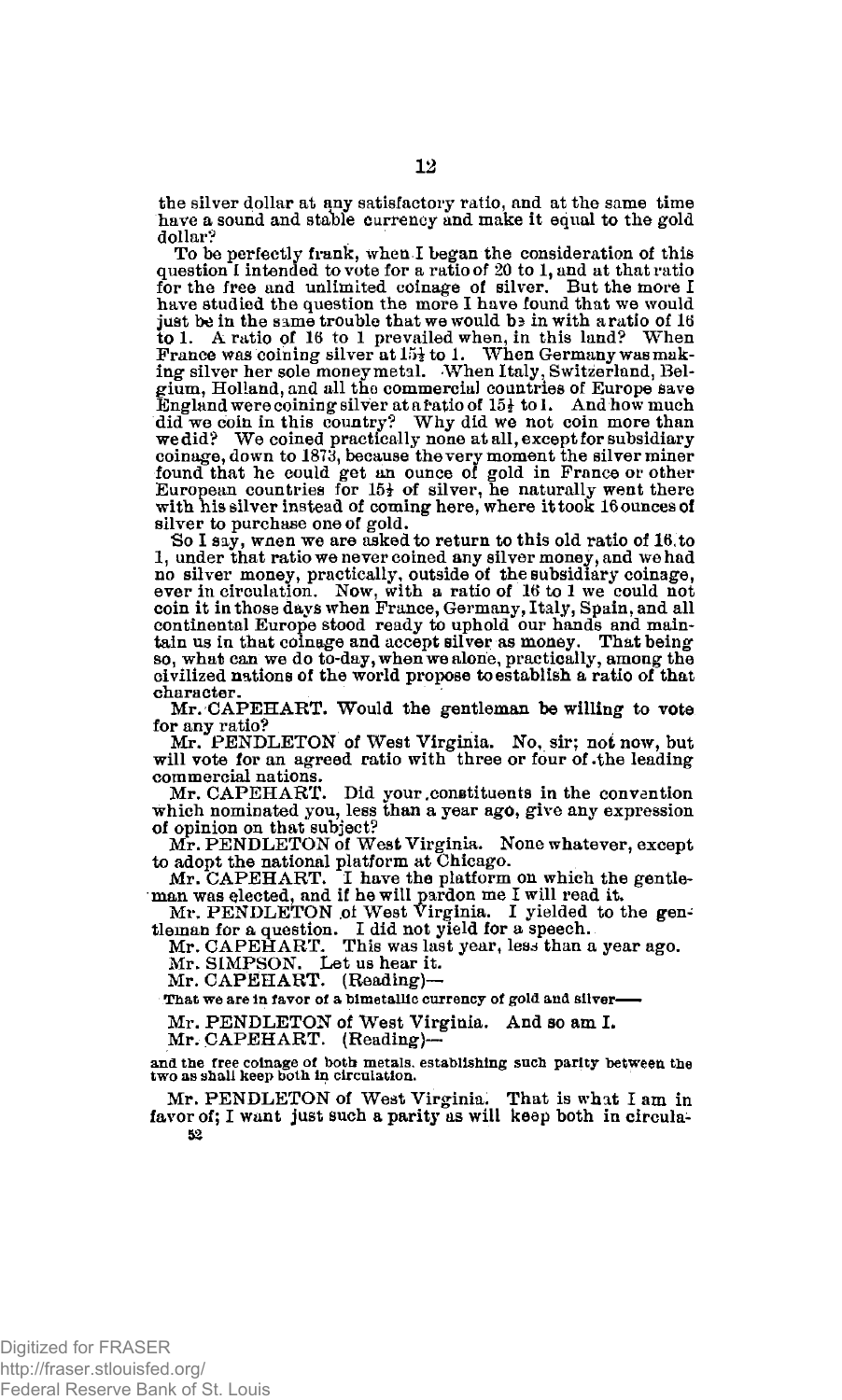tion, and that is what Grover Cleveland is in favor of, and that is what every bimetallist is in favor of.

Now, I say, how can we muntain any of these ratios when we find there is no other civilized nation with whom we are pre-pared to deal that will sustain us in any such ratio? We find ourselves again in the situation of having one money that is current throughout the civilized world, and another coin that is current only here. The same old result will follow as followed<br>before. Gold will leave the country and we shall be left here entirely on a silver basis.

So that I can not see how we can maintain any of these ratios. Silver is treated as a commodity by nearly all the civilized world. Its value depends to-day very largely upon the supply and demand of the article, and if we adopted the ratio of 16 to 1<br>we should find silver worth how mu the dollar. Suppose we should adopt the ratio of 20 to 1, we should find silver worth 80 to 85 cents on the dollar. Suppose we should adopt a ratio of 50 to 1, then silver might be worth a dollar and a quarter. But my objection would still be the same— the lack of stability, the continual fluctuations of our metal, while the balance of the world would have a stationary currency that was good not only abroad, but also here, and which would give them absolute dominion over us.

That is the great cardinal objection with me to any such prop-osition as that which is made here. But if we should obey the platform adopted at Chicago and wipa out of existence the purchasing clause of the Sherman act, where would the country stand? Suppose before we plunge into the free-coinage field we make an honest effort to have other nations help us.

Let us not take this step alone and expose ourselves to be fleeced, bled, and plundered by all the nations. If they see us fighting alone, not one will come to our rescue. Some think that we would make debts greater. No at all. We shall, neverthe-less, have all our present currency left to us. Not'a dollar of silver will be demonetized, and not a debt would be increased the hundredth part of a cent in value. The same currency that we now expect to pay our debts with we would still have.

What would necessarily follow such a course? Simply this would come to pass: As soon as it was found that this country no longer intended to coin the silver of the world, as soon ag it was known that continental Europe had ceased to coin the future. silver product, and that the United States had joined with continental Europe upon that line of action, what country of all the civilized nations of the earth would be the first to call for the free and unlimited coinage of silver at a ratio to be agreed upon<br>by an international convention? Why, the country called Great<br>Britain would be the first to make that demand. Why? Because, with \$10,000,000,000 loaned out to the balance of the world, she would find it necessary to devise some means of bringing about, at some time in the near future, the payment of that ten thousand millions, amounting to one-fourth of the entire wealth of the British people.

Where is that money loaned? Mainly to countries that have only silver with which to pay, and as soon as Great Britain found that the gold for the payment of the interest and principal of 52

Digitized for FRASER http://fraser.stlouisfed.org/ Federal Reserve Bank of St. Louis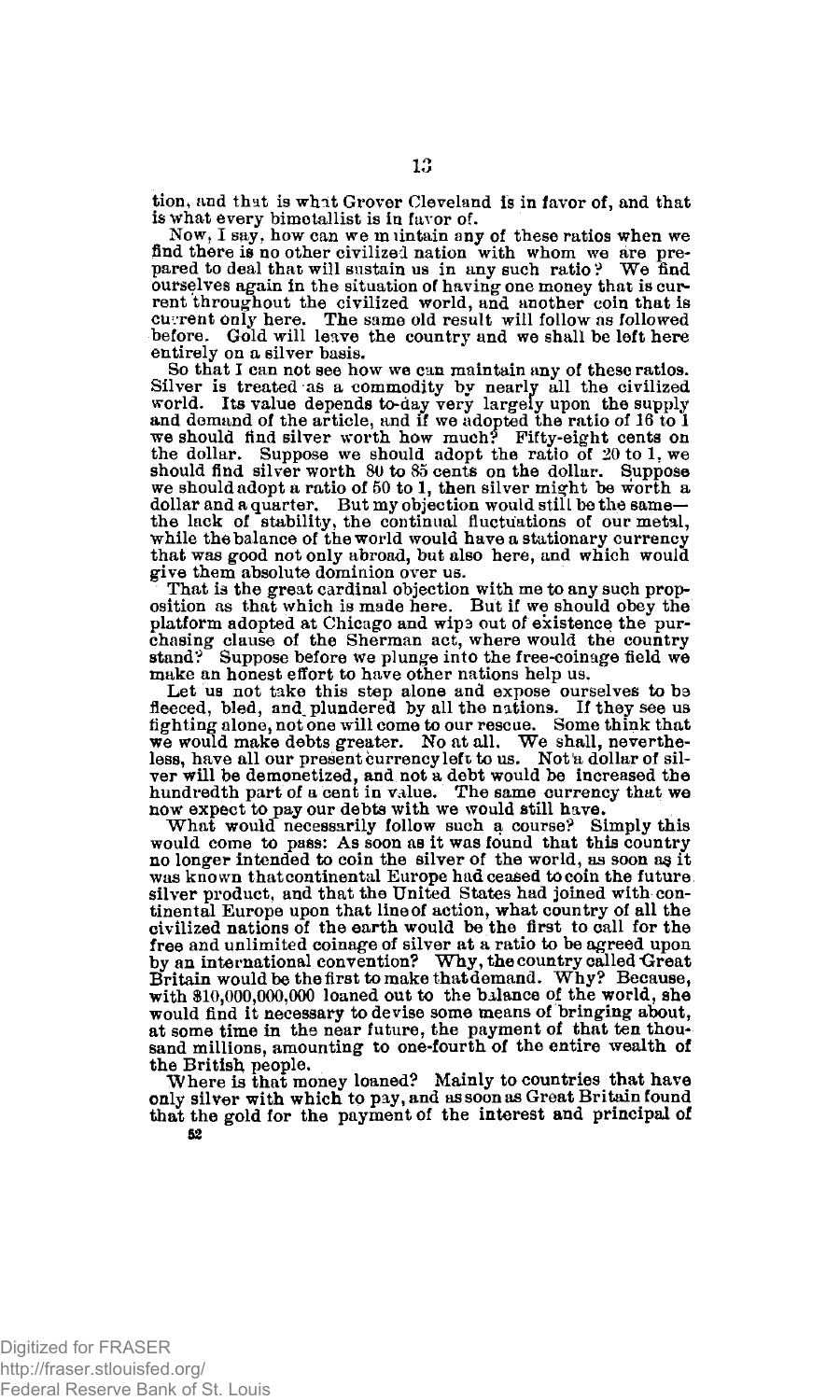her vast foreign investments was exhausted she would naturally demand the remonetization of the metal in which alone that indebtedness could be paid. Further, when she found that all South America, with India, China, and other countries with which she carries on trade, and with whom the balance of trade is always in her favor—when she found that those countries had not the gold with which to pay her, she would be down on her knees again calling upon the nations of the civilized world to provide some means by which she could collect her loans and have her balances paid. In that way we should find that she would be knocking at our doors in less than three years, demanding that silver and gold should be again made the money of civilization, at a ratio to be agreed upon by an international convention. In order to have us remonetize she would gladly do the same.

That is the course I favor, and that is what I believe will come to pass if this Sherman act be stricken from the statute book of the United States. [Applause.]

Now, Mr. Speaker, as it is very difficult to speak in this Hall, and as I find that I am growing more than exhausted from the heat, I shall conclude by simply calling attention to one other point to which some cf our friends have adverted ' with a good deal of what I think unjust criticism. I refer to what they call a departure on the part of a certain section of the Democracy<br>from the national platform of the Democratic party. As I read<br>that platform I can not find any other policy in it than the one<br>that I have been attempting to la

We denounce the legislation known as the Sherman act of 1890 as a cow-<br>ardly makeshift fraught with possibilities of danger in the future which<br>should make all of its supporters, as well as its author, anxious for its **•speedy repeal.** 

Its author is anxious for its speedy repeal. Its supporters are anxious for its speedy repeal. Its author was a good Republican, its supporters were good and honest Republicans, and they are, one and all, anxious for its speedy repeal, and so am 1, in obedience to the dictates of the Chicago platform adopted by the Democratic party in convention assembled.

Further:

We hold to the use of both gold and silver as the standard money of this country, and to the coinage of both gold and silver, without discriminating against either or charge for coinage, but the dollar unit of coinage of t

As I understand it, the national convention gave us two roads of obtaining the free and unlimited coinage of the silver dollar; and if we could not do it and maintain a parity of the metals at a ratio of 16 to 1 or that of any other ratio by ourselves, then it left open to every Democrat, every true follower of the doctrines of that party, the other remedy. It left open to us that of international agreement.

I am satisfied that a ratio of 16 to 1, or a ratio of 17 to 1, will accomplish nothing, as well as a ratio of 20 to 1. But I am satisfied, along with Grover Cleveland and other good, honest, sterling Democrats, that the only way in which we can accomplish that full, complete, and ample remonetization of silver is by an inter-**52**